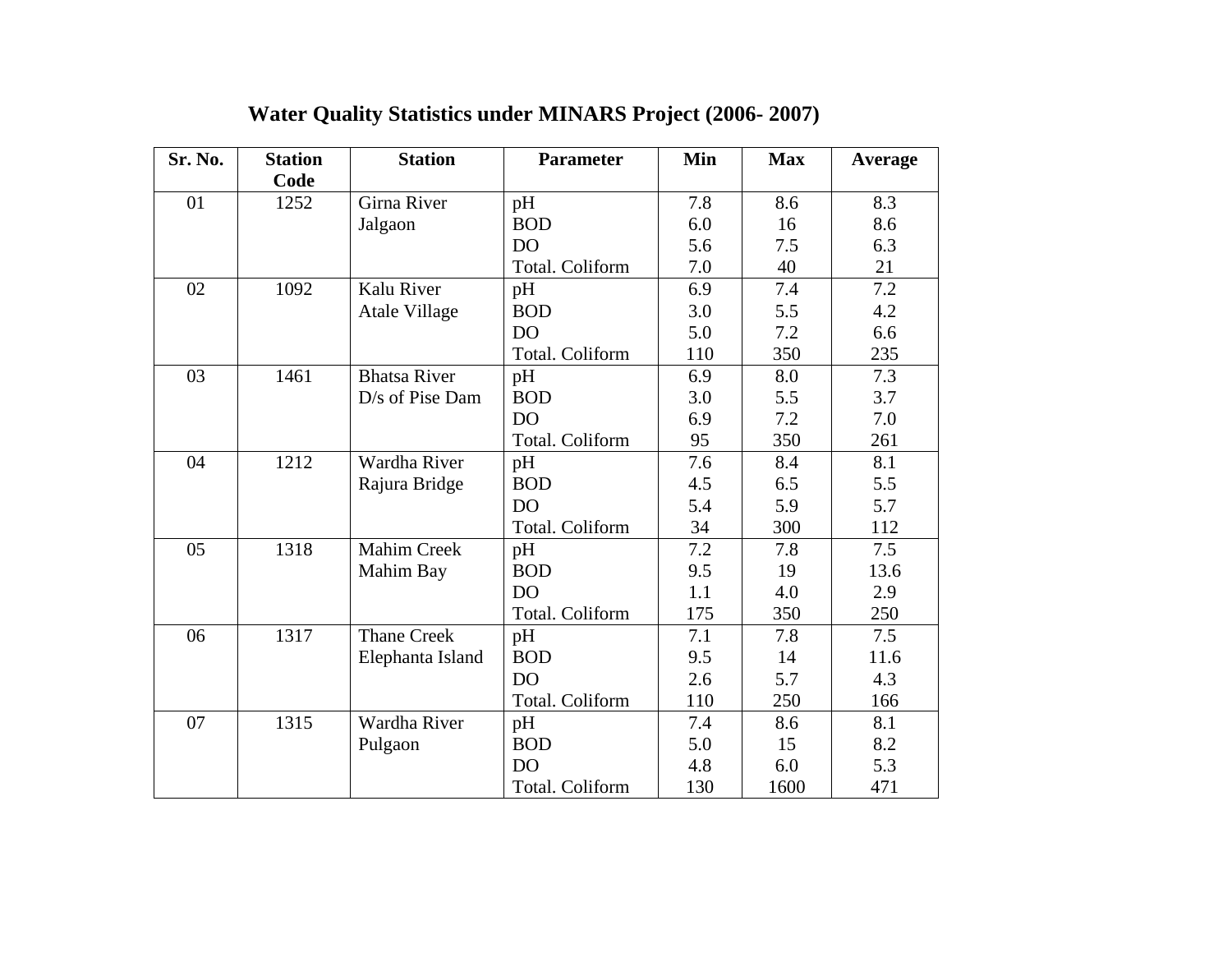| 08 | 1463 | Nira River         | pH              | 7.1 | 7.9  | 7.5  |
|----|------|--------------------|-----------------|-----|------|------|
|    |      | Sarola Bridge      | <b>BOD</b>      | 2.8 | 10   | 6.8  |
|    |      |                    | DO <sub>1</sub> | 4.0 | 7.2  | 6.2  |
|    |      |                    | Total. Coliform | 35  | 350  | 162  |
| 09 | 1192 | <b>Bhima River</b> | pH              | 7.2 | 7.9  | 7.4  |
|    |      | Daund              | <b>BOD</b>      | 5.1 | 14.5 | 9.0  |
|    |      |                    | DO <sub></sub>  | 3.6 | 6.2  | 4.9  |
|    |      |                    | Total. Coliform | 175 | 900  | 394  |
| 10 | 1191 | <b>Bhima River</b> | pH              | 7.2 | 7.9  | 7.5  |
|    |      | Pargaon            | <b>BOD</b>      | 5.2 | 15.2 | 10.1 |
|    |      |                    | <b>DO</b>       | 2.8 | 6.0  | 4.5  |
|    |      |                    | Total. Coliform | 35  | 225  | 144  |
| 11 | 1190 | <b>Bhima River</b> | pH              | 7.2 | 7.4  | 7.3  |
|    |      | $D/s$ of           | <b>BOD</b>      | 11  | 38.2 | 12.9 |
|    |      | Bandgarden         | <b>DO</b>       | 0.7 | 3.6  | 2.0  |
|    |      |                    | Total. Coliform | 80  | 900  | 344  |
| 12 | 1189 | <b>Bhima River</b> | pH              | 7.2 | 7.5  | 7.4  |
|    |      | Pune D/s of        | <b>BOD</b>      | 9.5 | 10.4 | 9.8  |
|    |      | Vithalwadi         | DO <sub></sub>  | 2.9 | 4.5  | 3.7  |
|    |      |                    | Total. Coliform | 95  | 550  | 218  |
| 13 | 1094 | <b>Ulhas River</b> | pH              | 7.0 | 7.6  | 7.4  |
|    |      | U/s Badlapur       | <b>BOD</b>      | 2.8 | 5.0  | 3.8  |
|    |      | W/W                | DO <sub></sub>  | 5.5 | 7.5  | 6.8  |
|    |      |                    | Total. Coliform | 17  | 425  | 139  |
| 14 | 1093 | <b>Ulhas River</b> | pH              | 6.6 | 7.6  | 7.3  |
|    |      | U/s Mohane NRC     | <b>BOD</b>      | 2.2 | 6.0  | 4.0  |
|    |      | <b>Bund</b>        | DO              | 5.0 | 7.7  | 6.5  |
|    |      |                    | Total. Coliform | 12  | 1600 | 271  |
| 15 | 1316 | <b>Basin Creek</b> | pH              | 7.2 | 7.6  | 7.4  |
|    |      | Dist. Thane        | <b>BOD</b>      | 6.0 | 10   | 8.0  |
|    |      |                    | <b>DO</b>       | 3.4 | 6.2  | 4.9  |
|    |      |                    | Total. Coliform | 110 | 900  | 419  |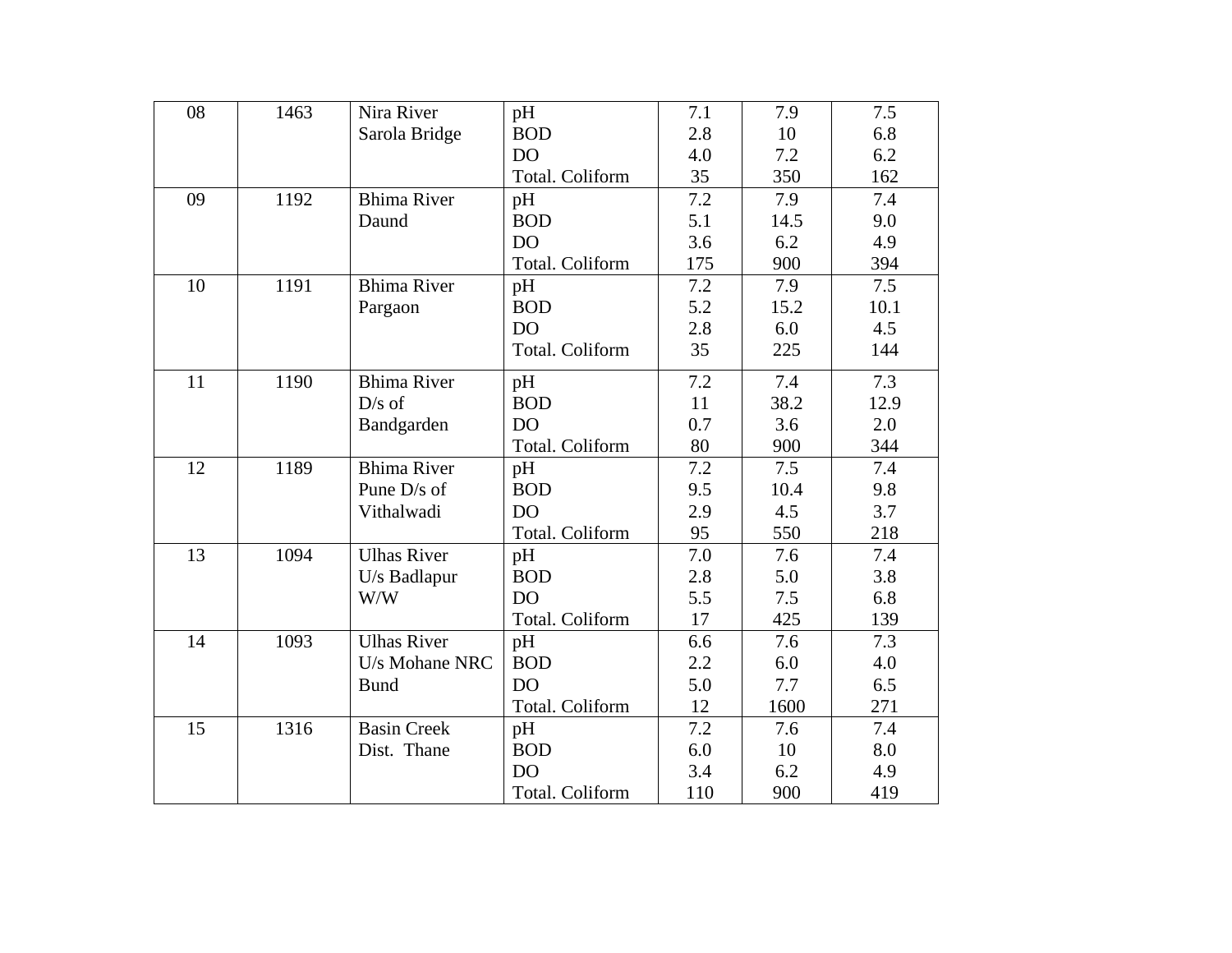| 16 | 1462 | Patalganga          | pH              | 6.6 | 8.1  | 7.2  |
|----|------|---------------------|-----------------|-----|------|------|
|    |      | River               | <b>BOD</b>      | 2.4 | 5.5  | 3.9  |
|    |      | MIDC W/W            | <b>DO</b>       | 5.5 | 7.4  | 6.5  |
|    |      |                     | Total. Coliform | 25  | 275  | 148  |
| 17 | 1151 | Patalganga          | pH              | 6.7 | 7.5  | 7.1  |
|    |      | Shilphata Bridge    | <b>BOD</b>      | 2.8 | 8.0  | 4.2  |
|    |      |                     | DO              | 5.1 | 7.5  | 6.6  |
|    |      |                     | Total. Coliform | 80  | 550  | 263  |
| 18 | 1314 | Tapi River          | pH              | 7.1 | 9.2  | 8.0  |
|    |      | <b>Ubad Village</b> | <b>BOD</b>      | 4.4 | 24   | 10.5 |
|    |      |                     | <b>DO</b>       | 2.6 | 7.9  | 6.0  |
|    |      |                     | Total. Coliform | 5.0 | 175  | 56   |
| 19 | 1251 | Tapi River          | pH              | 7.2 | 9.3  | 8.2  |
|    |      | Bhusaval            | <b>BOD</b>      | 5.0 | 20   | 10.5 |
|    |      |                     | DO              | 4.6 | 7.8  | 6.1  |
|    |      |                     | Total. Coliform | 9.0 | 175  | 60   |
| 20 | 1313 | Tapi River          | pH              | 7.8 | 9.2  | 8.3  |
|    |      | Ajanad Village      | <b>BOD</b>      | 4.8 | 22   | 10   |
|    |      |                     | DO <sub></sub>  | 4.9 | 10   | 6.9  |
|    |      |                     | Total. Coliform | 22  | 300  | 85   |
| 21 | 1311 | Panchganga River    | pH              | 6.4 | 8.3  | 7.2  |
|    |      | Ichalkaranji        | <b>BOD</b>      | 1.4 | 3.4  | 2.3  |
|    |      |                     | DO <sub></sub>  | 5.2 | 7.6  | 6.5  |
|    |      |                     | Total. Coliform | 27  | 27   | 531  |
| 22 | 1153 | Krishna River       | pH              | 6.3 | 8.2  | 7.2  |
|    |      | Rajapur Weir        | <b>BOD</b>      | 1.2 | 4.4  | 2.3  |
|    |      |                     | DO              | 3.0 | 7.0  | 5.8  |
|    |      |                     | Total. Coliform | 9.0 | 350  | 113  |
| 23 | 1310 | Krishna River       | pH              | 6.4 | 8.2  | 7.3  |
|    |      | Kurundwad           | <b>BOD</b>      | 1.4 | 6.6  | 2.7  |
|    |      |                     | DO              | 2.0 | 6.5  | 5.6  |
|    |      |                     | Total. Coliform | 12  | 1600 | 261  |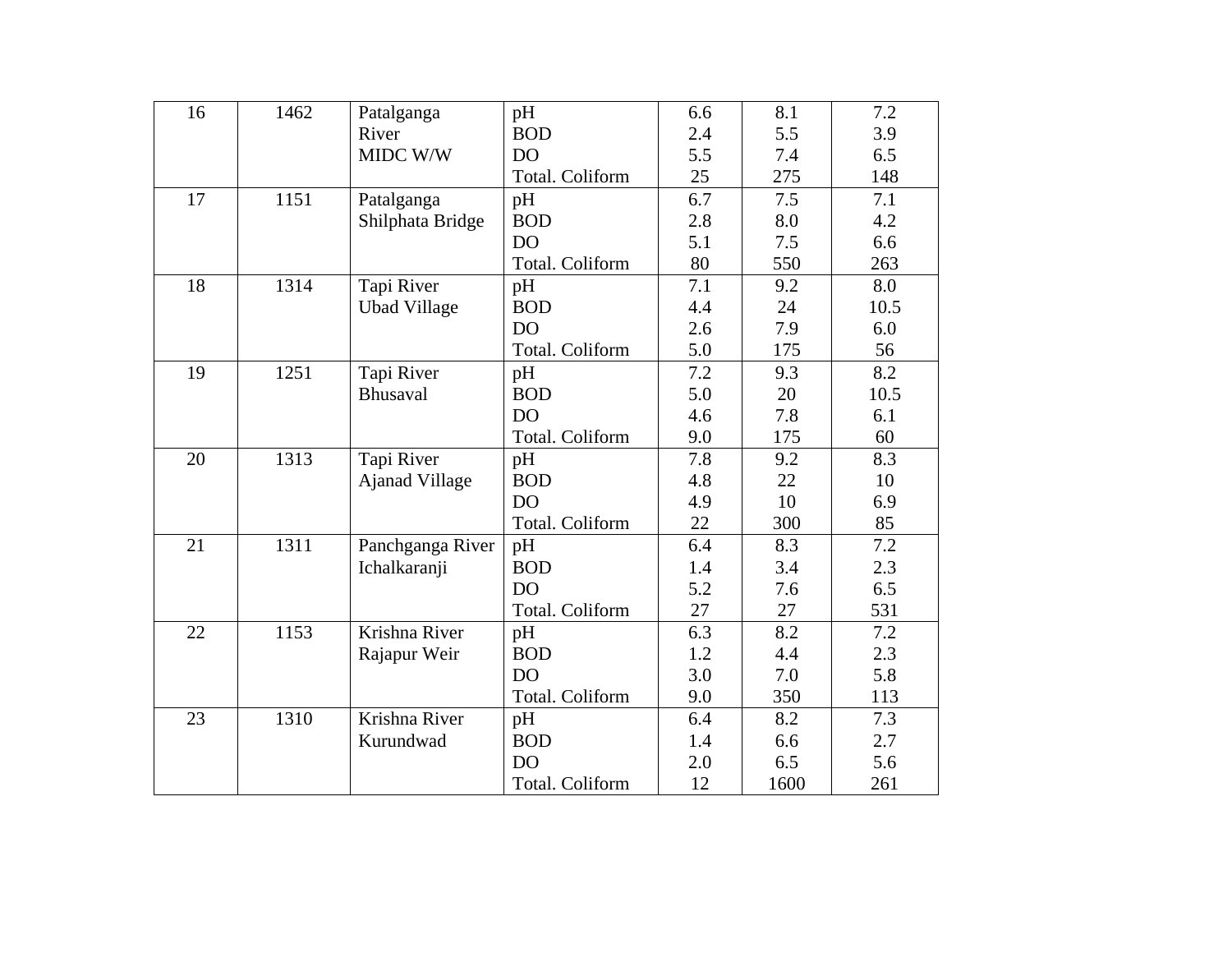| 24 | 1152 | Kundalika River    | pH              | 7.2 | 8.1  | 7.6  |
|----|------|--------------------|-----------------|-----|------|------|
|    |      | Roha Bridge        | <b>BOD</b>      | 3.5 | 6.0  | 4.4  |
|    |      |                    | D <sub>O</sub>  | 6.4 | 7.3  | 6.9  |
|    |      |                    | Total. Coliform | 60  | 550  | 325  |
| 25 | 1253 | Grina River        | pH              | 7.3 | 7.9  | 7.6  |
|    |      | Malegaon           | <b>BOD</b>      | 4.0 | 7.5  | 6.1  |
|    |      |                    | D <sub>O</sub>  | 4.6 | 7.0  | 5.8  |
|    |      |                    | Total. Coliform | 5.0 | 55   | 30   |
| 26 | 1211 | Godavari River     | pH              | 6.5 | 8.2  | 7.4  |
|    |      | D/s of Nashik      | <b>BOD</b>      | 4.0 | 32   | 11.5 |
|    |      |                    | <b>DO</b>       | 2.5 | 7.6  | 5.5  |
|    |      |                    | Total. Coliform | 18  | 1800 | 535  |
| 27 | 1096 | Godavari River     | pH              | 5.9 | 8.1  | 7.3  |
|    |      | Ramkund            | <b>BOD</b>      | 4.0 | 32   | 11.7 |
|    |      |                    | DO              | 3.4 | 8.1  | 5.9  |
|    |      |                    | Total. Coliform | 17  | 1800 | 688  |
| 28 | 1095 | Godavari River     | pH              | 7.0 | 8.6  | 7.7  |
|    |      | U/s Gangapur       | <b>BOD</b>      | 5.0 | 22   | 8.4  |
|    |      | Dam                | DO <sub></sub>  | 4.6 | 7.9  | 6.7  |
|    |      |                    | Total. Coliform | 6.0 | 35   | 20.6 |
| 29 | 1209 | Godavari River     | pH              | 7.0 | 9.2  | 7.9  |
|    |      | Raher              | <b>BOD</b>      | 3.0 | 7.8  | 4.4  |
|    |      |                    | DO              | 4.4 | 7.6  | 6.3  |
|    |      |                    | Total. Coliform | 170 | 900  | 287  |
| 30 | 1312 | Godavari River     | pH              | 7.4 | 8.4  | 7.9  |
|    |      | Jaikwadi           | <b>BOD</b>      | 2.8 | 4.9  | 3.8  |
|    |      |                    | DO              | 6.4 | 7.6  | 7.0  |
|    |      |                    | Total. Coliform | 110 | 500  | 229  |
| 31 | 1188 | <b>Bhima River</b> | pH              | 7.2 | 8.3  | 7.5  |
|    |      | Narshingpur        | <b>BOD</b>      | 3.4 | 18.6 | 7.7  |
|    |      |                    | DO              | 4.4 | 7.0  | 5.7  |
|    |      |                    | Total. Coliform | 95  | 550  | 211  |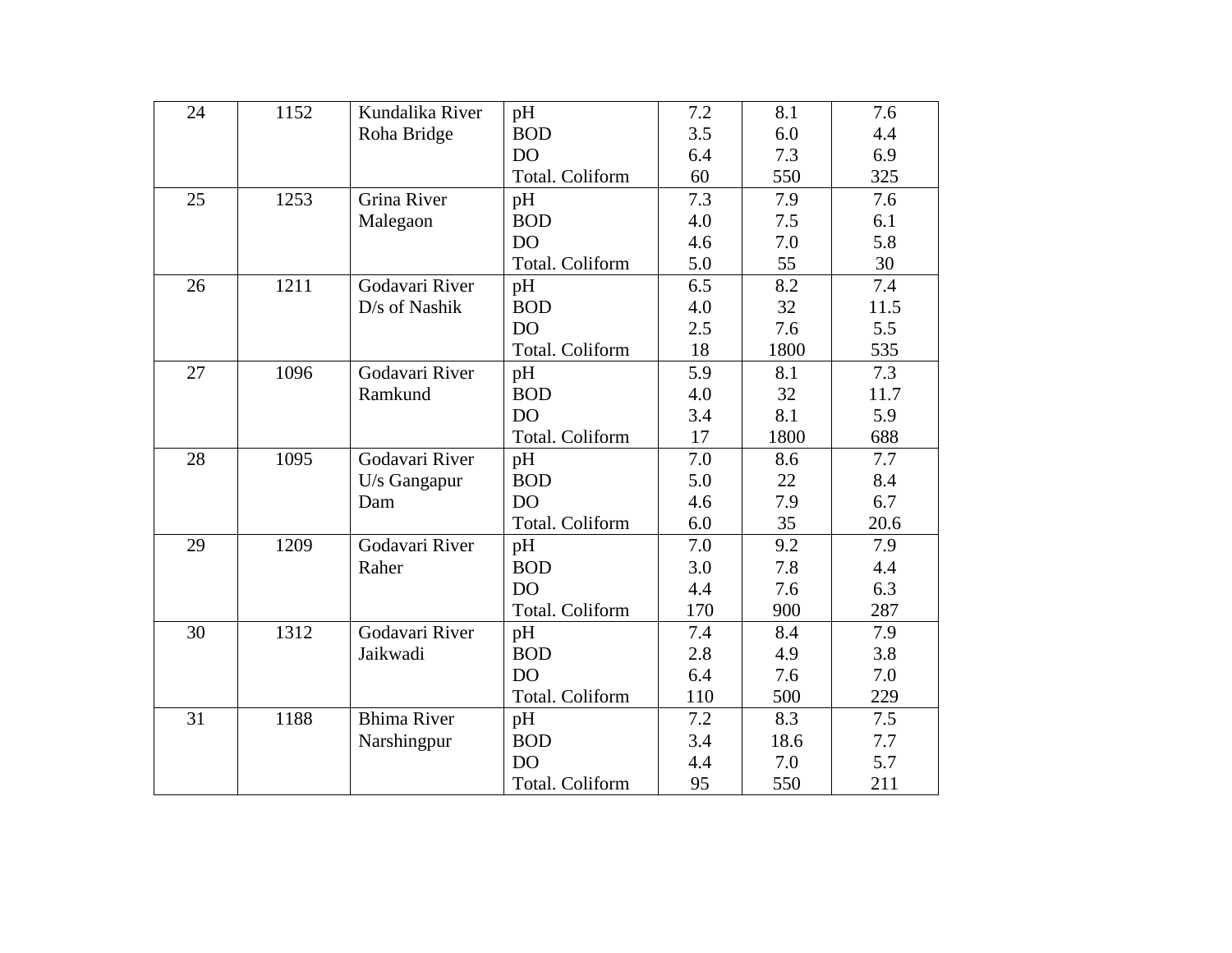| 32 | 1194 | Krishna River      | pH              | 7.1 | 8.0  | 7.4 |
|----|------|--------------------|-----------------|-----|------|-----|
|    |      | Dhom Dam           | <b>BOD</b>      | 3.5 | 8.2  | 6.0 |
|    |      |                    | DO <sub></sub>  | 5.2 | 6.9  | 6.3 |
|    |      |                    | Total. Coliform | 70  | 350  | 176 |
| 33 | 1210 | Godavari River     | pH              | 7.2 | 8.2  | 7.7 |
|    |      | Nanded             | <b>BOD</b>      | 2.4 | 5.2  | 4.3 |
|    |      |                    | DO              | 4.4 | 7.3  | 6.3 |
|    |      |                    | Total. Coliform | 110 | 500  | 262 |
| 34 | 1904 | Panchaganga        | pH              | 6.4 | 8.3  | 7.4 |
|    |      | River              | <b>BOD</b>      | 1.4 | 3.0  | 2.1 |
|    |      | U/s of Kolhpuar    | <b>DO</b>       | 3.4 | 7.5  | 6.6 |
|    |      |                    | Total. Coliform | 12  | 500  | 211 |
| 35 | 1905 | Panchaganga        | pH              | 6.4 | 8.0  | 7.2 |
|    |      | River              | <b>BOD</b>      | 1.8 | 10   | 3.7 |
|    |      | D/s of Kolhapur    | DO              | 1.4 | 6.7  | 5.3 |
|    |      |                    | Total. Coliform | 34  | 1600 | 540 |
| 36 | 1906 | Krishna River      | pH              | 6.5 | 8.2  | 7.2 |
|    |      | D/s of Islampur    | <b>BOD</b>      | 1.2 | 3.8  | 2.3 |
|    |      |                    | DO <sub></sub>  | 4.7 | 7.2  | 6.4 |
|    |      |                    | Total. Coliform | 13  | 1600 | 233 |
| 37 | 1911 | Chandrabhaga       | pH              | 7.2 | 7.8  | 7.4 |
|    |      | (Bhima) U/s of     | <b>BOD</b>      | 5.6 | 14.2 | 8.4 |
|    |      | Pandarpur Town     | <b>DO</b>       | 4.2 | 6.5  | 5.5 |
|    |      |                    | Total. Coliform | 95  | 900  | 355 |
| 38 | 1912 | Chandrabhaga       | pH              | 7.1 | 7.7  | 7.4 |
|    |      | (Bhima) D/s of     | <b>BOD</b>      | 4.6 | 16.8 | 8.5 |
|    |      | Pandarpur Town     | <b>DO</b>       | 4.7 | 7.1  | 6.0 |
|    |      |                    | Total. Coliform | 80  | 1800 | 571 |
| 39 | 1908 | <b>Kolar River</b> | pH              | 7.6 | 8.5  | 8.2 |
|    |      | Kampthee Bridge    | <b>BOD</b>      | 6.5 | 7.0  | 6.8 |
|    |      |                    | DO              | 5.5 | 5.6  | 5.5 |
|    |      |                    | Total. Coliform | 17  | 900  | 274 |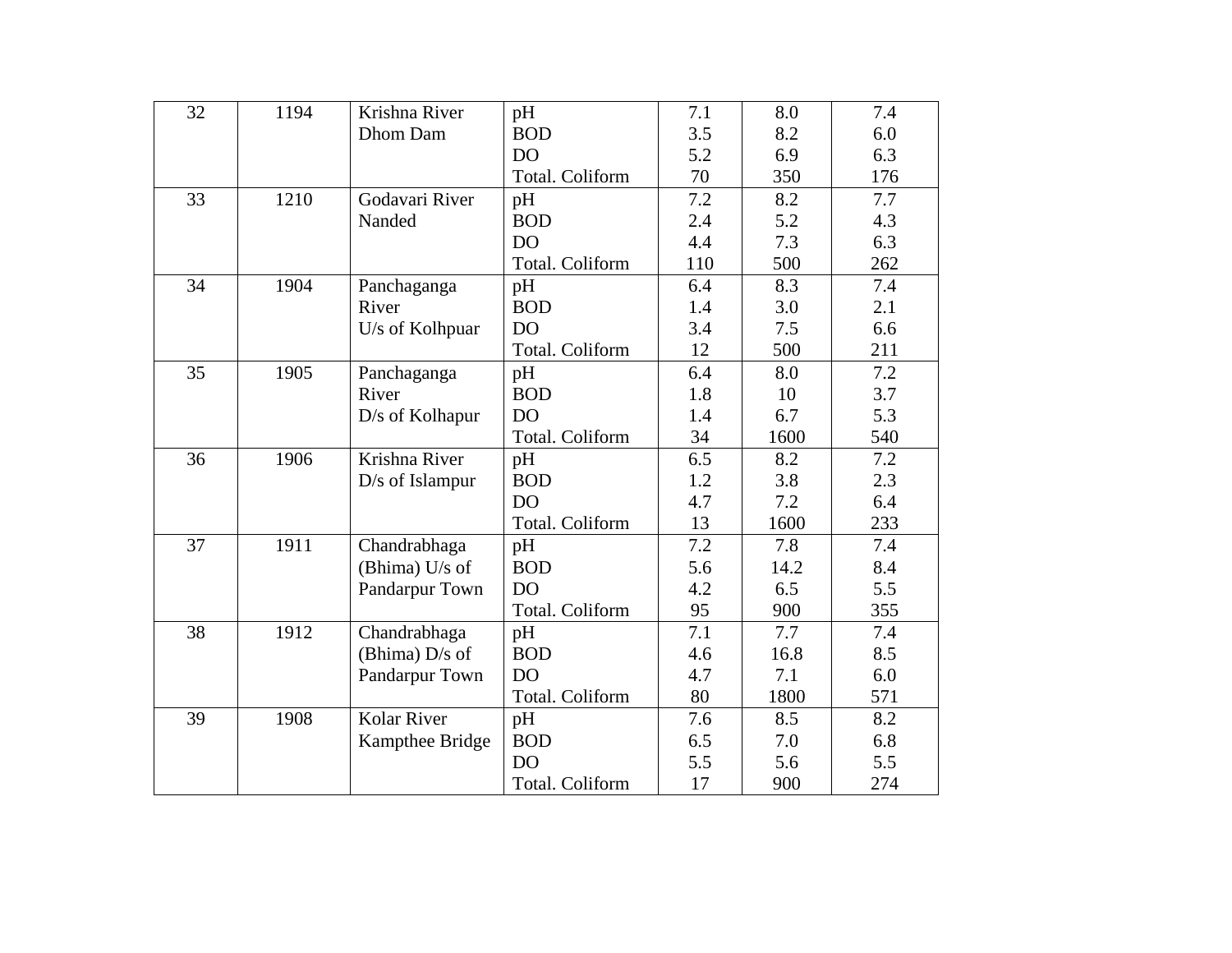| 40 | 1909 | Kanhan River            | pH              | 7.2 | 8.6 | 7.8  |
|----|------|-------------------------|-----------------|-----|-----|------|
|    |      | Agargaon D/s of         | <b>BOD</b>      | 9.0 | 18  | 12.4 |
|    |      | Nagpur                  | D <sub>O</sub>  | 4.5 | 4.9 | 4.7  |
|    |      |                         | Total. Coliform | 110 | 500 | 328  |
| 41 | 1913 | Purna River             | pH              | 7.9 | 8.4 | 8.1  |
|    |      | Dhupeshwar              | <b>BOD</b>      | 5.0 | 8.0 | 6.9  |
|    |      | W/W                     | DO <sub>1</sub> | 5.2 | 6.3 | 5.6  |
|    |      |                         | Total. Coliform | 4.0 | 900 | 321  |
| 42 | 1907 | Rangavali River         | pH              | 7.9 | 8.6 | 8.2  |
|    |      | D/s of Navapur          | <b>BOD</b>      | 4.0 | 15  | 7.9  |
|    |      |                         | D <sub>O</sub>  | 5.3 | 8.0 | 6.6  |
|    |      |                         | Total. Coliform | 17  | 95  | 48   |
| 43 | 1910 | Wainganga River         | pH              | 7.6 | 8.6 | 8.0  |
|    |      | <b>After Confluence</b> | <b>BOD</b>      | 8.5 | 17  | 10.9 |
|    |      | with Kanhan             | D <sub>O</sub>  | 4.7 | 5.1 | 5.0  |
|    |      |                         | Total. Coliform | 130 | 900 | 4356 |